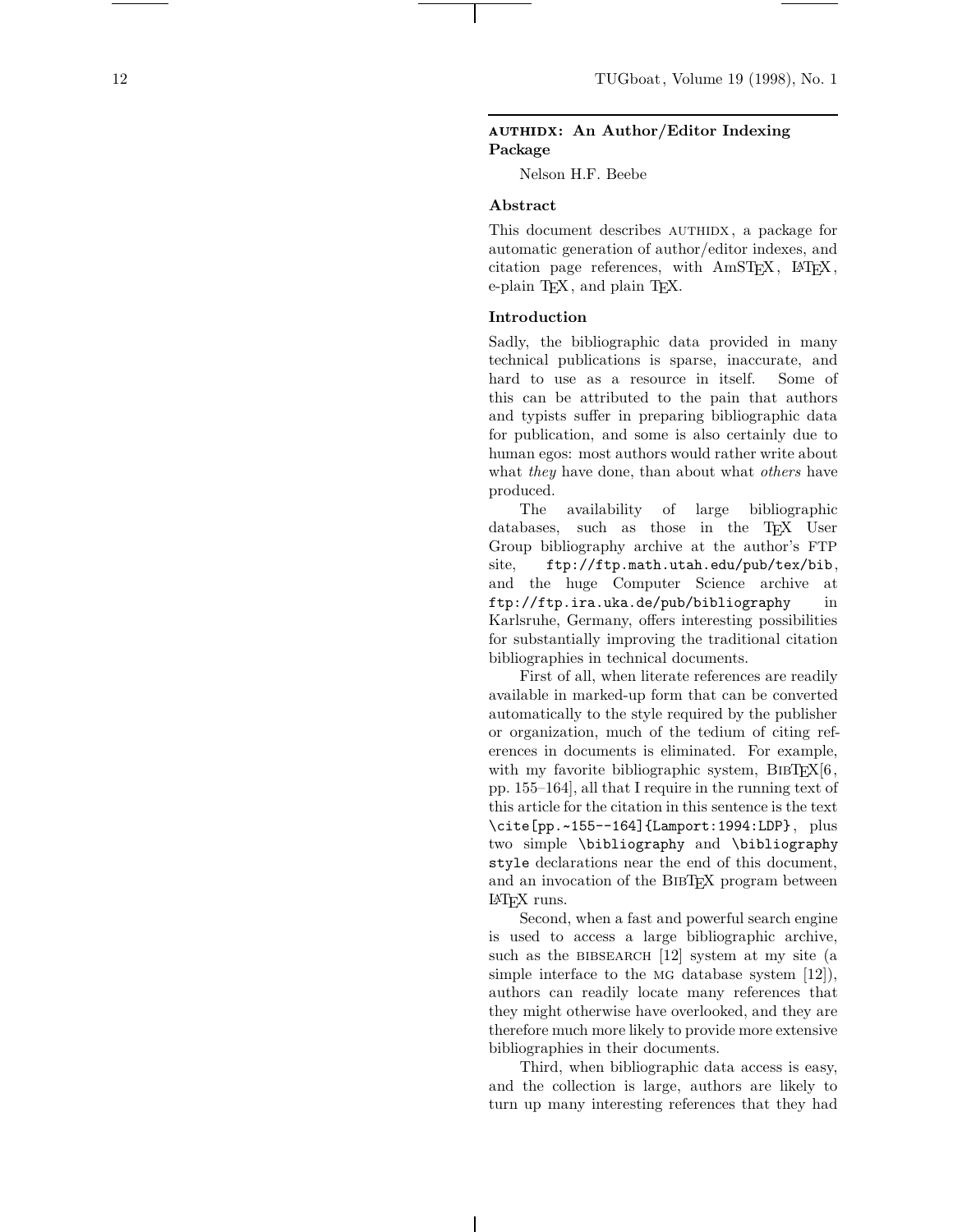not previously encountered, thereby enriching their own ideas, and promoting intellectual progress by building on the work of others.

#### **The book bibliography problem**

During 1995–1996, at the University of Utah, with U.S. National Science Foundation support, we hosted a Special Year in Mathematical Biology. This brought together eighty-six outside researchers in the field (graduate students, post-doctoral fellows, and visiting faculty) from six countries, for visits ranging from a few days to several months, at our Mathematics and Biology departments. At the conclusion of this activity, we set about to prepare a book [8] to document the research carried out during the Special Year.

I was the consulting technical editor on the book, and its production took almost six months of extremely intense work on the part of the contributing authors, editors, and technical support people. Work began in June, and the day before Thanksgiving in late November, I uploaded the final completed POSTSCRIPT files to the publisher's printer shop. Just five weeks later, the book was available in bookstores.

The book has 573 literature references, every one of which was checked against library catalogs and journal databases. Though tedious, this checking was extremely worthwhile, since it uncovered scores of errors and omissions which were repaired before publication.

Since the book documents forefront research in the relatively young field of mathematical biology, most of its references were to work of the last two decades, and researchers and students who use the book will very likely want to read many of those publications.

With conventional bibliographies, the bibliography is of little use in itself, since one has no easy way to find out where in the text a particular publication was cited, and why, unless, of course, one has an author who is as conscientious as Donald E. Knuth is about indexing cited authors.

I therefore decided that the bibliography in our book would be different: every bibliographic entry would contain a list of page numbers in the book where the publication was cited, and every author of every publication would be indexed. This latter index is important, because good scientific research often requires reading all of the publications of a prominent author in a particular area. In addition, book entries would contain International Standard Book Number (ISBN) values, providing unique

identifiers that can be helpful in locating books in libraries, or ordering them through bookstores.

The problem with this objective is that with hundreds of citations, and over a thousand authors in the bibliography, accurate manual preparation of the cross-references and index is humanly impossible. Computers, however, get neither bored, nor tired, so they can accomplish the job, given suitable software. At the start of this project, such software did not exist.

## **Preparing to solve the problem**

To understand how I solved the problem, it is useful to review how citations in the running text eventually produce a reference to a bibliographic entry. While the description here assumes  $(E)$ T<sub>F</sub>X and BIBT<sub>E</sub>X, *any* document formatting and bibliographic systems will have to do something similar.

First, the presence of a citation in the running text, such as \cite{Lamport:1994:LDP}, results in the entry on an auxiliary file of a line containing the citation label, such as

## \citation{Lamport:1994:LDP}

Since the expansion of that citation in the running text may not be known until the bibliographic data has been retrieved, the amount of space that it requires is initially uncertain, and consequently, the typesetting system must make at least two passes over the document before line- and page-breaking decisions can be finalized.

Second, when the bibliographic software reads the auxiliary file, it must locate the requested citations in one or more bibliographic database files, and then format them for inclusion in the bibliography according to the specified style. For BIBTFX, this might mean that the database entry

#### @Book{Lamport:1994:LDP,

}

| $\text{author} =$     | "Leslie Lamport",                       |
|-----------------------|-----------------------------------------|
| $title =$             | "{\LaTeX}: {A} Document                 |
|                       | Preparation System: User's              |
|                       | Guide and Reference                     |
|                       | Manual",                                |
| $publicer = pub-AW,$  |                                         |
| $address =$           | pub-AW:adr,                             |
| $edition = "Second",$ |                                         |
| $pages =$             | " $xvi + 272$ ",                        |
| $year =$              | "1994".                                 |
| $ISBN =$              | $"0-201-52983-1"$                       |
| $LCCN =$              | "Z253.4.L38L35 1994",                   |
|                       | $acknowledgement = ack-nhfb$ ,          |
|                       | bibdate = "Wed Aug 10 $09:55:59$ 1994", |
|                       |                                         |

is retrieved and reformatted in an output bibliography file as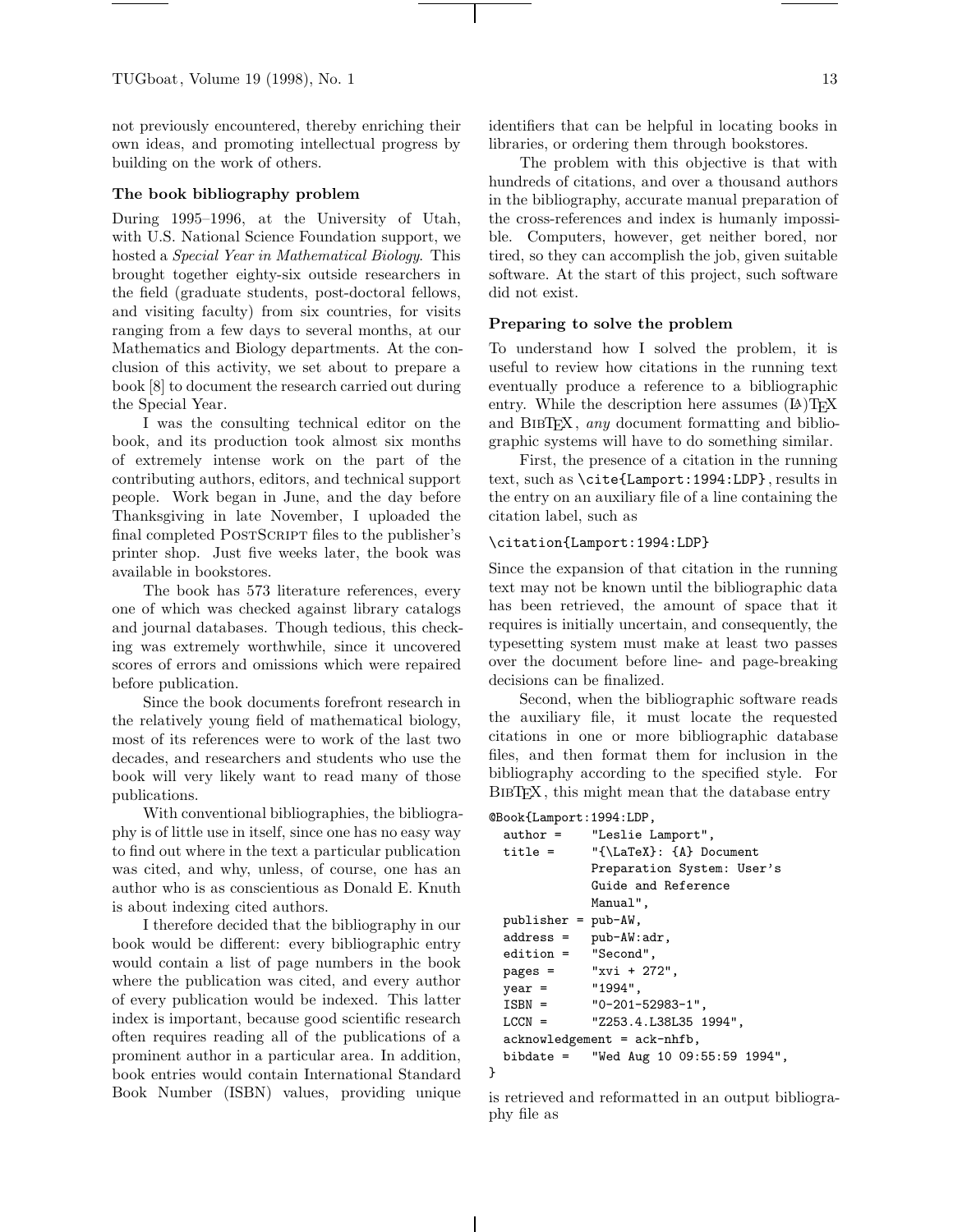```
\bibitem{Lamport:LDP94}
```

```
Leslie Lamport.
```
\newblock {\em {\LaTeX}: {A} Document Preparation System: User's Guide and Reference Manual}.

```
\newblock Ad{\-d}i{\-s}on-Wes{\-l}ey,
```

```
Reading, MA, USA, second edition, 1994.
```
\newblock \showISBN{0-201-52983-1}.

```
\newblock xvi + 272 pp.
```

```
\newblock \showLCCN{Z253.4.L38L35 1994}.
```
which is finally typeset by LATEX in the form shown in the bibliography at the end of this document.

Several modifications of the citation process are required for our book indexing project:

- each citation recorded in the auxiliary file must also include its page number;
- the page numbers must not interfere with the bibliographic data extraction;
- the page number lists for each cited publication must be collected, sorted, and merged to remove duplicates, and then included in the corresponding bibliography entry;
- the authors and/or editors of each cited entry must be extracted and added to an auxiliary index file;
- the author/editor index file must be sorted, merged, and formatted for inclusion in an index.

For  $(A)$ TEX, access to page numbers is complicated by the asynchronous nature of TEX's page breaking algorithm: the output routine can be called at any time, either implicitly or explicitly, and it may choose to delay some of the accumulated potential output material until the next page. Thus, TEX does not have a single variable that reliably records the 'current page number'. Fortunately, TEX's author saw the need for this, and provided a \write command whose argument is not evaluated until the output routine has made its page-breaking decision and the text is sent to the output file [5, pp. 215, 217]. Thus, the same mechanism that is used for writing page numbers in table-of-contents, list-of-figures, list-of-tables, and index files can be used for recording the citation page numbers.

## **The user interface**

Once the package is properly installed in the local TEX system, to use it, you first need to load it near the start of your document file:

LAT<sub>E</sub>X 2e \usepackage{authidx} LAT<sub>EX</sub> 2.09 \documentstyle[authidx]{...}  $\mathcal{A}_{\mathcal{M}}$ S-T<sub>F</sub>X e-plain TEX \input *authidx.sty* plain TEX

After loading the package, you need to request that data for the author/editor index be written on this run:

\makeauthoreditorindex

This command might be commented out during development to save a bit of time.

Although it is rarely necessary, or desirable, to do so, it is possible to write extra entries to the indexing file without citing them in the running text: \authoreditorindex{BIBT#X-label}

This command is used internally by the modified \cite command to record the citation label in the indexing file.

The \bibliography command has been modified to create \bibdata entries in both the normal auxiliary file, and the author/editor indexing file.

The index is printed inside a theauthoreditor index environment, which is generated automatically when the user issues the \printauthoreditor index command.

LATEX users will recognize the similarity of these to *makeidx.sty* , \makeindex, \index, theindex, and \printindex.

For additional user control over the author/editor index, the user may provide alternate definitions of the following macros, with \renewcommand (in  $LATFX$ ) or  $\det$  (in other TFX formats):

```
\def \AEnamefontfirst #1{{\sc #1}}%
\def \AEnamefontrest #1{{\rm #1}}%
\def \AEpagefontfirst #1{{\bf #1}}%
\def \AEpagefontrest #1{{\rm #1}}%
```
As shown, each takes a single argument, and allows typesetting the first author or page number differently from the remaining ones.

The reason for offering alternate typesetting of first and remaining authors is the tradition, in many fields, of referring to a multi-author work by the first author alone, or as a colleague once remarked to me:

If you see a reference to a paper by Smith et al., then you know that Smith got the credit, but Al did the work!

Personally, I deplore this practice, and try very hard to avoid use of et al., and the corresponding and others in BIBTFX files.

The default definitions of these font macros do not specify a font *size*, so in IAT<sub>E</sub>X, they will automatically inherit the prevailing font size. This allows you to use LATEX input like this:

```
\begin{small}
    \printauthoreditorindex
    \printindex
\end{small}
```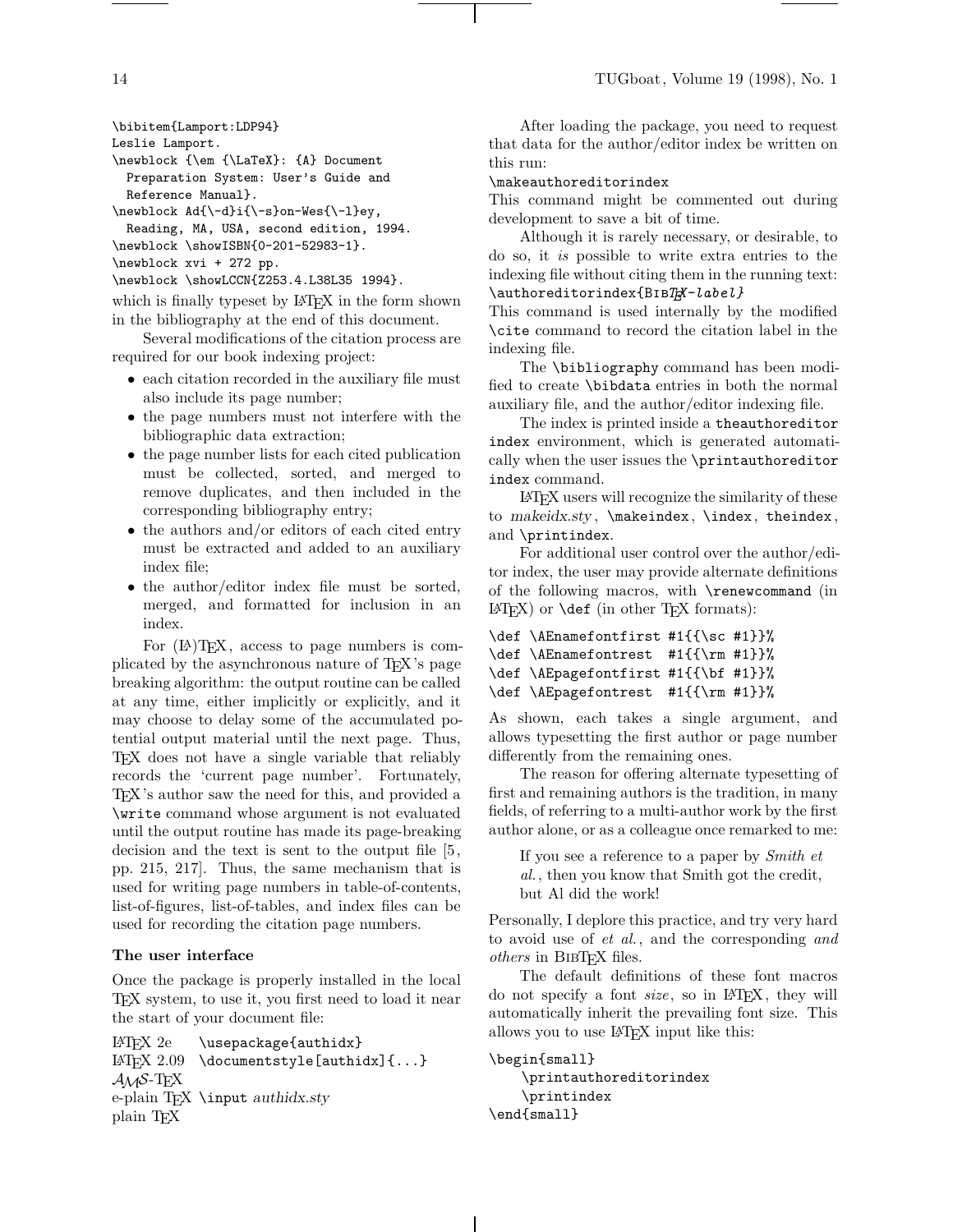to typeset the indexes in smaller type, as is commonly done.

The theauthoreditorindex environment is modeled very closely on LAT<sub>EX</sub>'s theindex environment. It switches to two-column mode, which starts a new page, then begins an unnumbered section or chapter with the title Author/Editor Index, sets the even- and odd-page running heads to AUTHOR/ EDITOR INDEX, sets the page style to plain for the first page of the index, and defines \item to be the same as the internal LAT<sub>EX</sub> \@didxitem macro.

While this default behavior will often be adequate, many documents may require something different, such as for the three-column indexing used in our book [8].

Rather than trying to parametrize bits and pieces of this environment with user-customizable macros, it seems to make more sense to simply advise the user to redefine theauthoreditorindex completely when needed, with \renewenvironment in LATEX, or \def in other TEX formats.

For example, for a journal article such as this one, starting a new page and changing page headers is unnecessary, so this simple redefinition suffices:

# \renewenvironment

```
{theauthoreditorindex}%
{%
\section*{Author/editor index}%
\setlength{\parindent}{0pt}%
\setlength{\parskip}{0pt plus 0.3pt}%
\renewcommand{\item}%
{%
  \par
 \setlength{\hangindent}{40pt}%
}%
}%
{%
\relax
}
```
The corresponding redefinition of theindex differs from this only in the section heading.

In a large bibliography, it may be useful to include author/editor page references to the bibliography itself:

# \bibliographyindextrue

You can turn off this feature with

### \bibliographyindexfalse

The default setting is *true*.

Finally, the appearance of page-number cross-references in the bibliography can be controlled by redefining this macro:

\def \bibindex #1{\{{\bf #1}\}}

The argument to \bibindex is a comma-separated list of page numbers, in ascending order, with consecutive page numbers collapsed to page ranges.

In summary, here is what a typical input file for LATEX 2e might look like:

```
\documentclass{book}
  \usepackage{makeidx}
  \usepackage{authidx}
  \makeauthoreditorindex
 \makeindex
\begin{document}
  ...
```

```
\printauthoreditorindex
  \printindex
\end{document}
```
The AUTHIDX package must be included after the makeidx package, because the latter fails to check for a prior definition of one macro  $(\searrow)$  that authidx also must define in case it is used without the other package.

## **Running the programs**

Besides TEX, BIBTEX, and MAKEINDEX, there is one additional program needed to complete the author/editor indexing job: AUTHIDX. Its task is to combine the data in the author/editor index file (*.aei*) created in the (LA)TEX runs with data extracted from the BIBTEX database files to produce a modified index file (*.ida*) that is suitable for input to makeindex.

Here is the sequence of job steps that needs to be run on a UNIX system:

latex mybook.ltx bibtex mybook latex mybook.ltx bibtex mybook authidx mybook.aei > mybook.ida mv mybook.bbl mybook.tmp authidx mybook.aei mybook.tmp \ > mybook.bbl makeindex -o mybook.ina mybook.ida makeindex -o mybook.ind mybook.idx latex mybook.ltx

The steps on most other operating systems would be very similar to these.

The second BIBTEX run is needed to handle bibliographic data that contains \cite commands for cross-referencing; it can be omitted if this is not the case.

The second AUTHIDX run modifies the *.bbl* file to include page-number cross references.

Since the above steps will likely need to be done several times during document development,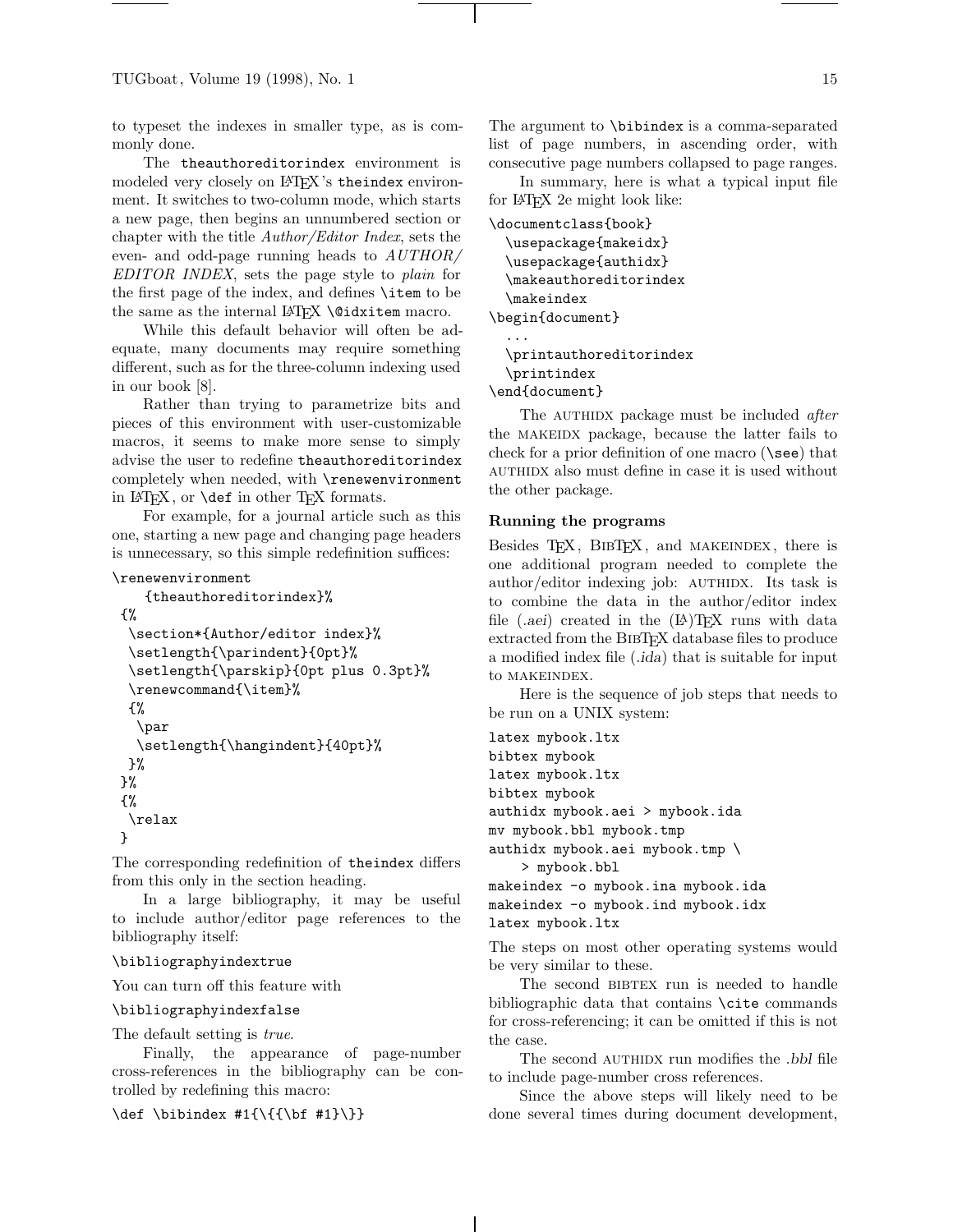these commands should be encapsulated in a single command file, or better, a *Makefile* , since the make program will check stated file dependencies to avoid running unnecessary steps.

## **Portability considerations**

The AUTHIDX program is approximately 1000 lines of code in the awk programming language [1, 2, 3, 11].

awk is a simple, and clean, text processing language that is ideally suited to this task. I have written over a hundred thousand lines of code in that language, and found that equivalent programs in other languages are invariably significantly longer, and much harder to get right.

In addition, AWK is an IEEE POSIX [4, 9, 10, 7, 13] standard, and since POSIX conformance is available (though not necessarily installed by default) for virtually all commercial operating systems, you should expect your system vendor to provide it.

To find out whether your system has POSIX compliance, visit http://nemo.ncsl.nist.gov/ posix/151-1reg and http://nemo.ncsl.nist. gov/posix/151-2reg on the World-Wide Web, or send electronic mail to posix@nist.gov with this text:

send help send 151-1reg send 151-2reg

The most obvious omission among the many systems listed is the Apple Macintosh operating system; only the A/UX and MachTen operating systems on the Macintosh hardware platform have POSIX compliance. By searching on the Web, I located a reference to a port of awk to the Macintosh Programmer's Workbench (MPW), but at the time of writing this, the link was unreachable.

There are also independent commercial implementations of the language for the IBM PC platform, and at least four freely-distributable implementations: bawk, gawk, mawk, and nawk, the last of which is from the original developers at AT&T [1], with continued improvements. The awk development groups are in close contact, so the implementations retain fidelity to the original language definition [1].

The book about the Free Software Foundation's GNU implementation, gawk [11], is also available in TEXinfo form for use online in the GNU Emacs info system, or for separate typesetting and printing, but I use my bound copy a good deal too.

More details on sources of awk implementations are included in the documentation in the AUTH IDX distribution.

### **Availability**

The master archive location for the AUTHIDX package distribution is ftp://ftp.math.utah. edu/pub/tex/authidx. By the time you read this, it should also be mirrored to the Comprehensive T<sub>EX</sub> Archive Network (CTAN); try finger ctan@tug.org to find a CTAN mirror site near you.

### **Conclusions**

The bibliography and indexes which follow this section demonstrate, for this short document, what the AUTHIDX package can do. For a much bigger example, see our mathematical biology book [8]. That book has separate bibliographies in each chapter, demonstrating that AUTHIDX can be used even for documents with multiple bibliographies.

The beauty of the package is that it makes much better bibliographies and indexes available for very little effort on the part of the author: three extra lines in the input file, and four extra commands to be executed during the typesetting.

As the utility of its features becomes more widely known and appreciated, I hope that this package will receive wide use in the TEX community, and that publishers will adopt it for their routine technical book production.

Provided that BIBTEX bibliographic databases are used, AUTHIDX and a very simple MAKEINDEX style file that produces SGML instead of T<sub>E</sub>X would make the package available to those many publishers who use SGML markup for documents.

With an alternate bibliographic database format, the AUTHIDX program would have to be rewritten, but I expect that major portions of the existing awk code could be reused, so that the revision might take only a day or two of work.

## **References**

- [1] Alfred V. Aho, Brian W. Kernighan, and Peter J. Weinberger. The AWK Programming Language. Addison-Wesley, Reading, MA, USA, 1988. ISBN 0-201-07981-X. x + 210 pp. LCCN QA76.73.A95 A35 1988. {**16**}
- [2] Dale Dougherty. sed and awk. O'Reilly & Associates, Inc., 981 Chestnut Street, Newton, MA 02164, USA, November 1990. ISBN 0-937175-59-5. 414 pp. LCCN QA76.76.U84 D69 1991. US\$27.95. {**16**}
- [3] Dale Dougherty and Arnold Robbins. sed and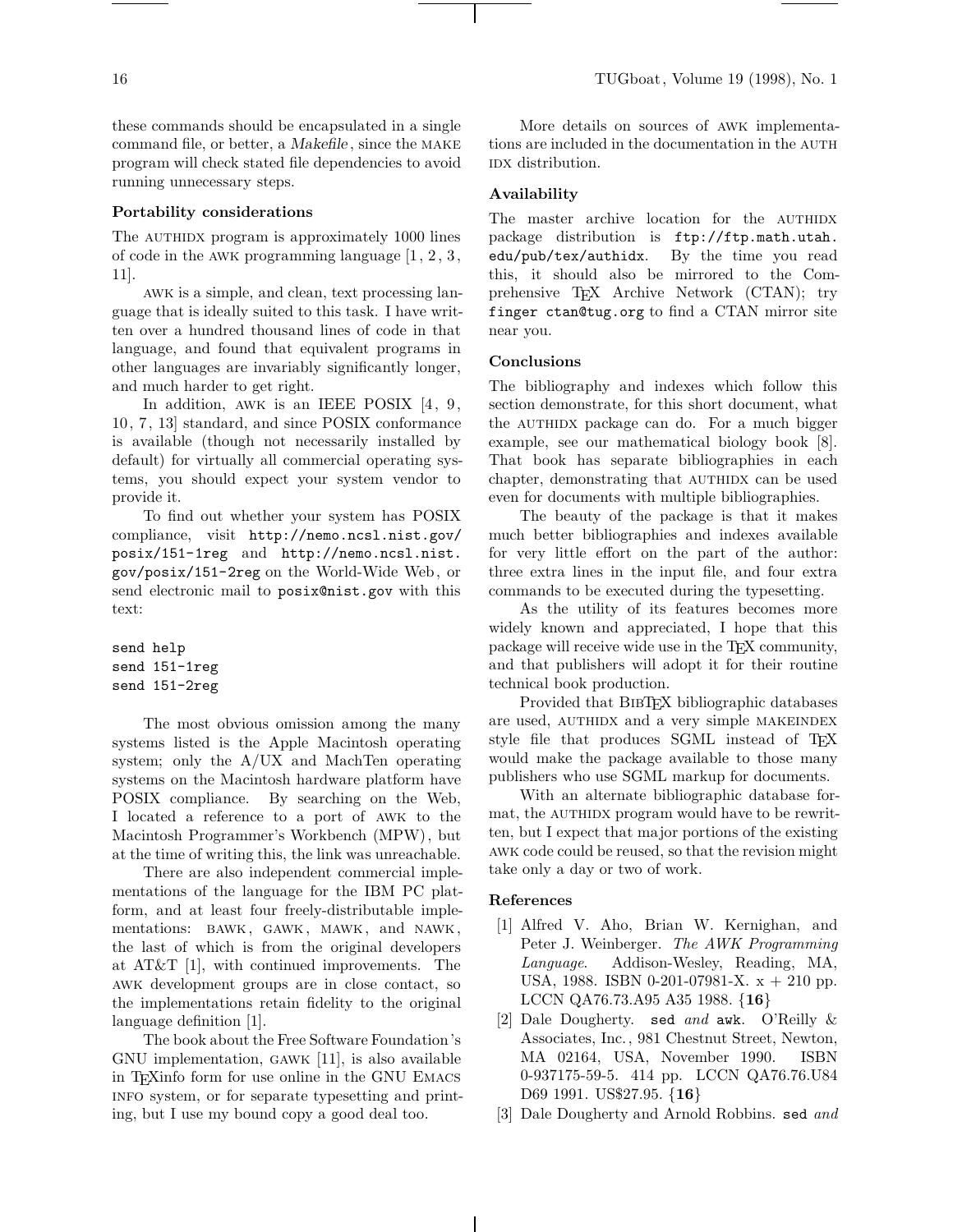awk. O'Reilly & Associates, Inc., 981 Chestnut Street, Newton, MA 02164, USA, second edition, February 1997. ISBN 1-56592-225-5. 420 pp. US\$29.95. {**16**}

- [4] Bill Gallmeister. POSIX.4: Programming for the Real World. O'Reilly & Associates, Inc., 981 Chestnut Street, Newton, MA 02164, USA, January 1995. ISBN 1-56592-074-0. xviii + 548 pp. LCCN QA76.76.O63 G34 1995. US\$29.95. {**16**}
- [5] Donald E. Knuth. The TEXbook. Addison-Wesley, Reading, MA, USA, 1984. ISBN 0-201-13448-9. ix + 483 pp. LCCN Z253.4.T47 K58 1984. {**14**}
- [6] Leslie Lamport. L<sup>AT</sup>FX: A Document Preparation System: User's Guide and Reference Manual. Addison-Wesley, Reading, MA, USA, second edition, 1994. ISBN 0-201-52983-1. xvi + 272 pp. LCCN Z253.4.L38L35 1994. {**12**}
- [7] Donald A. Lewine. POSIX programmer's guide: writing portable UNIX programs with the POSIX.1 standard. O'Reilly & Associates, Inc., 981 Chestnut Street, Newton, MA 02164, USA, 1991. ISBN 0-937175-73-0. xxvii + 607 pp. LCCN QA76.76.O63 L487 1991b. US\$34.95. March 1994 printing with corrections, updates, and December 1991 Appendix G. {**16**}
- [8] H. G. Othmer, F. R. Adler, M. A. Lewis, and J. C. Dallon, editors. Case Studies in Mathematical Modeling—Ecology, Physiology, and Cell Biology. Prentice-Hall, Englewood Cliffs, NJ 07632, USA, 1997. ISBN 0-13-574039-8. viii + 411 pp. LCCN QH541.15.M3C37 1997. The book has its own World-Wide Web page at http://www.math.utah.edu/books/ csmmepcb/index.html. {**13, 15, 16**}
- [9] Portable Operating System Interface (POSIX)—Part 2: Shell and Utilities (Volume 1). Information technology—Portable Operating System Interface (POSIX). IEEE Computer Society, 345 E. 47th St, New York, NY 10017, USA, 1993. ISBN 1-55937-255-9. 1–750 pp. {**16**}
- [10] Portable Operating System Interface (POSIX)—Part 2: Shell and Utilities (Volume 2). Information technology—Portable Operating System Interface (POSIX). IEEE Computer Society, 345 E. 47th St, New York, NY 10017, USA, 1993. ISBN 1-55937-255-9. 751–1195 pp. {**16**}
- [11] Arnold Robbins. Effective AWK Programming. Specialized Systems Consultants, P.O. Box 55549, Seattle, WA 98155, 1996. ISBN

0-916151-88-3. viii + 322 pp. LCCN QA76.73.A95 R63 1996. US\$27.00. {**16**}

- [12] Ian H. Witten, Alistair Moffat, and Timothy C. Bell. Managing Gigabytes: Compressing and Indexing Documents and Images. Van Nostrand Reinhold, New York, NY, USA, 1994. ISBN 0-442-01863-0. xiv + 429 pp. LCCN TA1637 .W58 1994. US\$54.95. The software for full-text indexing described in this book, and errata for the book, are available from ftp:// munnari.oz.au/pub/mg. The BIBSEARCH package and its required extended version of mg are available at ftp://ftp.math.utah.edu/pub/ mg/mg-1.3x. {**12**}
- [13] Fred Zlotnick.  $The POSIX.1 standard:$ programmer's guide. Benjamin/Cummings Pub. Co., Redwood City, CA, USA, 1991. ISBN 0-8053-9605-5. xi + 379 pp. LCCN QA76.76.063 Z57 1991. {**16**}

### **Author/editor index**

Adler, F. R., see Othmer, H. G., 13, 15, 16 Aho, Alfred V., **16**

Bell, Timothy C., see WITTEN, IAN H., 12

Dallon, J. C., see Othmer, H. G., 13, 15, 16 Dougherty, Dale, **16**

Gallmeister, Bill, **16**

Kernighan, Brian W., see AHO, ALFRED V., 16 Knuth, Donald E., **14**

Lamport, Leslie, **12** Lewine, Donald A., **16** Lewis, M. A., see OTHMER, H. G., 13, 15, 16

Moffat, Alistair, see WITTEN, IAN H., 12

Othmer, H. G., **13**, **15, 16**

Robbins, Arnold, **16** Robbins, Arnold, see DOUGHERTY, DALE, 16

Weinberger, Peter J., see AHO, ALFRED V., 16 Witten, Ian H., **12**

Zlotnick, Fred, **16**

#### **Subject index**

*.aei*, 15 *.bbl*, 15 *.ida*, 15

A/UX, 16 Apple Macintosh, 16